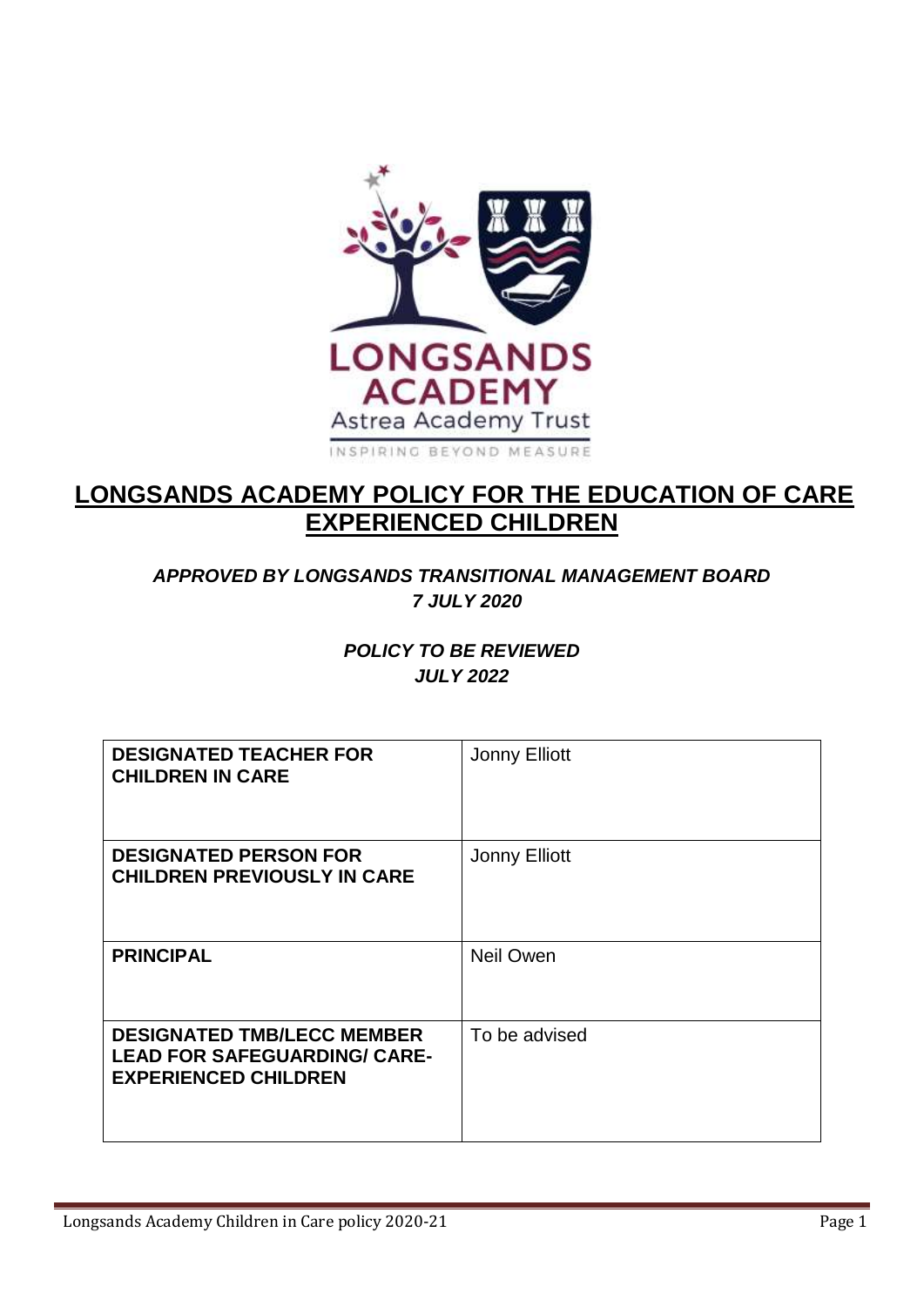# **Contents**

| 1            | <b>Aims of the Policy</b><br>• Guiding Principles<br>• Definitions                                                                                                                                                                 |
|--------------|------------------------------------------------------------------------------------------------------------------------------------------------------------------------------------------------------------------------------------|
| $\mathbf{2}$ | <b>Roles and responsibilities</b><br>The Principal and Transitional Management Board (TMB)/<br>$\bullet$<br><b>Local Education Consultative Committee (LECC)</b><br>• The Designated Teacher / Designated Person<br>• School Staff |
| 3            | <b>Policy and processes</b><br>• Staff Development and Training<br>• Admissions<br>• Attendance and Punctuality<br>• Exclusions<br><b>Pupil Premium Plus (PP+)</b>                                                                 |
|              | <b>Virtual School Contact Details</b>                                                                                                                                                                                              |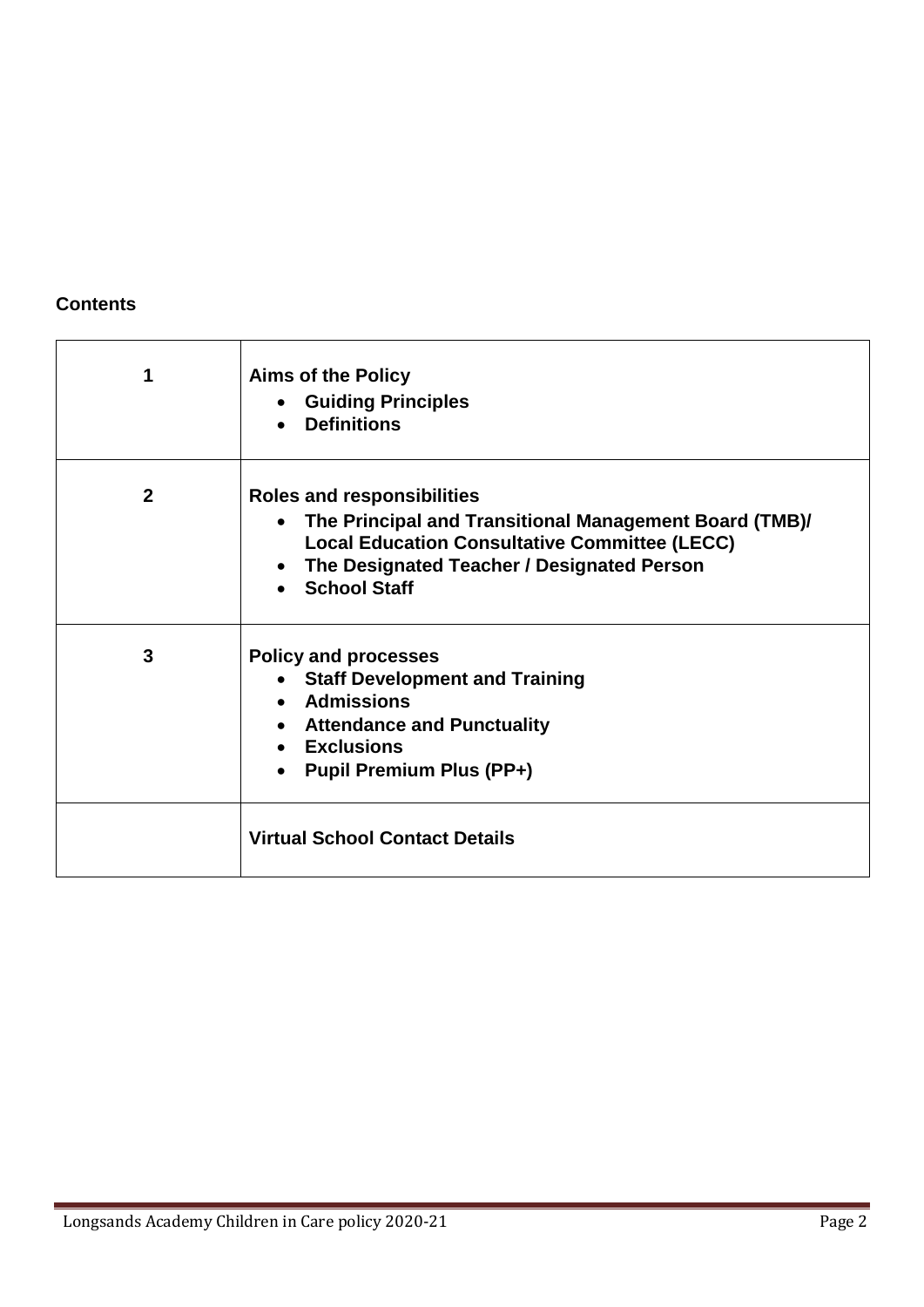# **Aims of the Policy**

#### **Longsands Academy will champion the individual needs of all care-experienced children enabling them to learn, aspire, thrive and achieve their maximum potential.**

This will be achieved by:

- Placing the highest priority on their education
- Promoting regular attendance
- Having high expectations and aspirations
- Promoting access and inclusion in all areas of school life
- Promoting stability and continuity
- Supporting early intervention
- Valuing the voice of the child
- Promoting social, emotional and mental health and well-being
- Working in partnership with parents, carers, social workers and other professionals

#### **1.1 Guiding Principles**

- The voice of the child is of paramount importance
- All care-experienced children will receive high quality education which is inspiring and challenging, resulting in the best possible outcomes, thus closing the educational gap between these children and those who are not care experienced
- Every care-experienced child will have a positive educational experience which promotes social and emotional learning and wellbeing alongside academic success to ensure readiness for adulthood
- Longsands Academy will meet the needs of care-experienced children through effective liaison and integrated work with all key partners including the relevant Virtual School

#### **1.2 Definitions**

Under the Children Act 1989, children in care are looked after by a Local Authority if he or she is in their care or provided with accommodation for more than 24 hours by the authority. This can happen under a number of arrangements.

- a) Children who are accommodated under a voluntary agreement with their parents (section 20)
- b) Children who are the subject of a Care Order (section 31) or Interim Care Order (section 38)
- c) Children who are subject to emergency orders for their protection (sections 44 and 46)
- d) Children who are compulsorily accommodated this includes children remanded to the Local Authority or subject to a criminal justice supervision order with a residence requirement (section 21).

Children who have previously been in care include those children that are no longer in care through:

- a) Adoption
- b) A Special Guardianship Order (SGO)
- c) A Child Arrangement Order (CAO)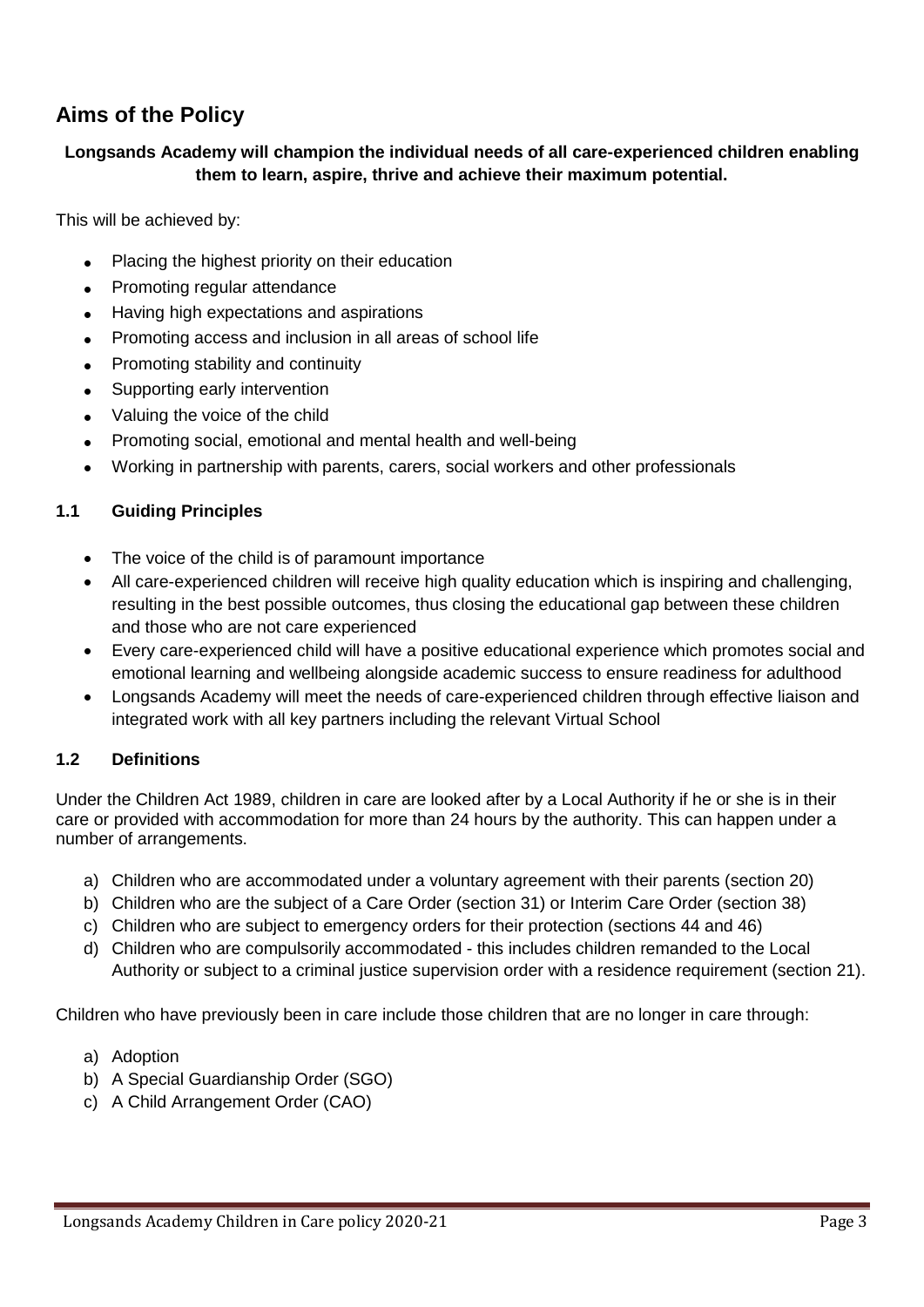# **Roles and Responsibilities**

## **2.1 The Principal and TMB/LECC**

We, the Principal and TMB/LECC of Longsands Academy are committed to promoting improved educational life chances for all care-experienced children. We will ensure that the Designated Teacher for children in care has qualified teacher status, appropriate seniority and sufficient time and experience to fulfil this statutory role.

A named TMB/LECC member lead will be nominated to link with the Designated Teacher and all committee members will be fully aware of the statutory guidance for care-experienced children.

The Principal and nominated TMB/LECC lead will monitor the role of the Designated Teacher to ensure that all care-experienced children make accelerated and rapid progress and that the whole school staff have relevant skills, knowledge and understanding.

Regular communication between the Principal and TMB/LECC lead and the Designated Teacher should include:

- The number of care-experienced children on roll
- Compliance and quality of individual children's Personal Education Plan (for Children in Care)
- The use and impact of the Pupil Premium Plus grant in raising educational outcomes
- Attendance and exclusion data (in comparison to children who are not care-experienced)
- Progress and attainment data (in comparison to children who are not care-experienced)
- Destinations for care-experienced children that leave Longsands Academy

#### **2.2 The Designated Teacher for Children in Care (DT) The Designated Person for Children previously in Care (DP)**

Our Designated Teacher and Designated Person of Longsands Academy will:

- Have a full understanding of relevant statutory guidance and attend relevant training as required
- Have a lead responsibility in promoting and raising the educational achievement of every careexperienced child on the school roll
- Ensure every child in care has a high quality up to date Personal Education Plan (PEP) and regularly monitor the progress towards desirable outcomes
- Monitor the effective spend of the pupil premium plus grant to maximise educational outcomes for children in care
- Ensure the social, emotional, mental health and well-being needs of care-experienced children are recognised and prioritised
- Take the lead responsibility for helping all school staff to understand the factors that can affect how care-experienced children learn and achieve, any barriers they might face and the impact of trauma and poor attachments
- Act as the key liaison professional for other agencies and individuals in relation to care-experienced children
- Share confidential and personal information on a need to know basis only
- Actively encourage and promote home learning and extra-curricular activities
- Recognise the impact of transition and plan accordingly

### **2.3 Longsands Academy staff**

Our staff will ensure their part in embedding a 'care-experienced children friendly culture' which is attachmentaware and trauma-informed. This may include attending training, referring to the Designated Teacher for advice and sharing accurate information and data with the Designated Teacher.

Our staff will hold high expectations of and aspirations for care-experienced children.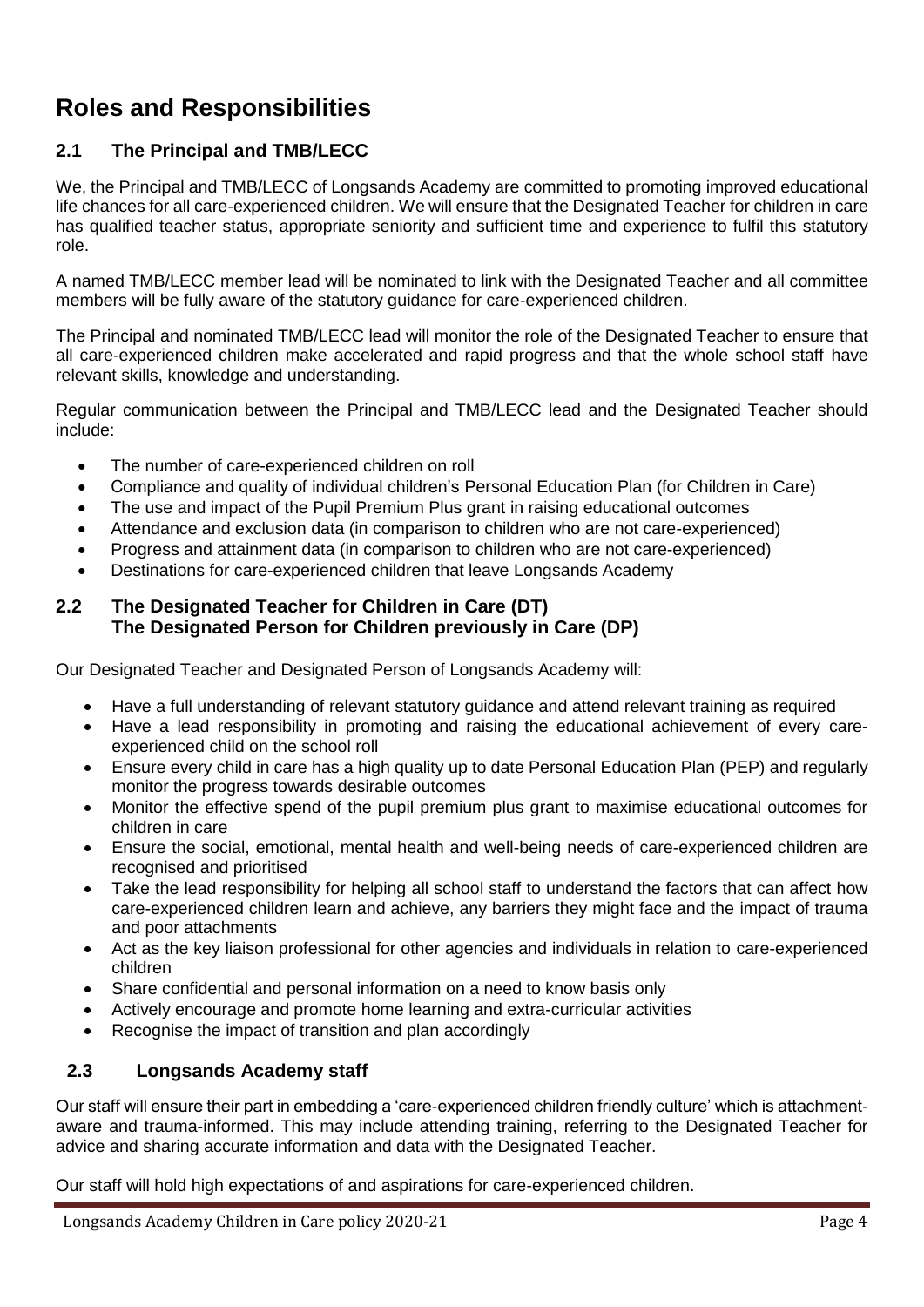# **Policies and Procedures**

## **3.1 Staff Development and Training**

We, the Principal and TMB/LECC will ensure that the Designated Teacher and Designated Person are trained for the role when they come to post and will continue to support them to access ongoing professional development pertinent to the role.

All staff are encouraged to participate in training that will enable them to meet the needs of care-experienced children more effectively and the Designated Teacher will raise awareness of typical issues and barriers for these children at a whole school level.

### **3.2 Admissions**

In line with national guidance Longsands Academy prioritises the admission of care-experienced children.

The importance of a thorough and planned transition is recognised and this may include:

- Transition meetings between schools
- The swift transfer of information between schools
- Additional school visits and identification of staff mentor and/or peer buddy
- Additional support and planning for care-experienced children at times of transition
- Structured activities to 'say goodbye', in recognition of the impact of broken attachments and loss

#### **3.3 Attendance and Punctuality**

School attendance procedures will reflect the specific needs of care-experienced children. This may include reasonable adjustments such as celebrating 100% attendance despite incidents of non-attendance due to care placement moves.

Where there is a concern about attendance or punctuality the member of staff with responsibility for children in care will speak to the child, carer / parent, social worker and other relevant professionals including the Virtual School where a child is in care.

#### **3.4 Exclusions**

Longsands Academy will make every effort to avoid excluding a care-experienced child, in recognition of the impact of their early experiences and what their behaviour may have been communicating. We also recognise there may be increased risk of disengagement from school, due to their early experience of broken attachments and loss.

If the child is in care, before acting, we will discuss the rationale for exclusion with the relevant Virtual School. The Virtual School may be contacted for advice if the child was previously in care, with consent from the carers / parents. If there is no option other than exclusion, then we will make every attempt to reduce the number of days of the exclusion and ensure that educational provision is in place from day one (for children in care). Exclusion will not be used as a sanction, but instead will be used to plan successful access, inclusion and reintegration.

#### **3.5 Pupil Premium Plus (PP+)**

Where a care experienced child is allocated pupil premium plus, it is to be used for the benefit of their educational needs. Longsands Academy will ensure that:

The allocation of PP+ promotes high aspirations and seeks to secure the best educational outcomes